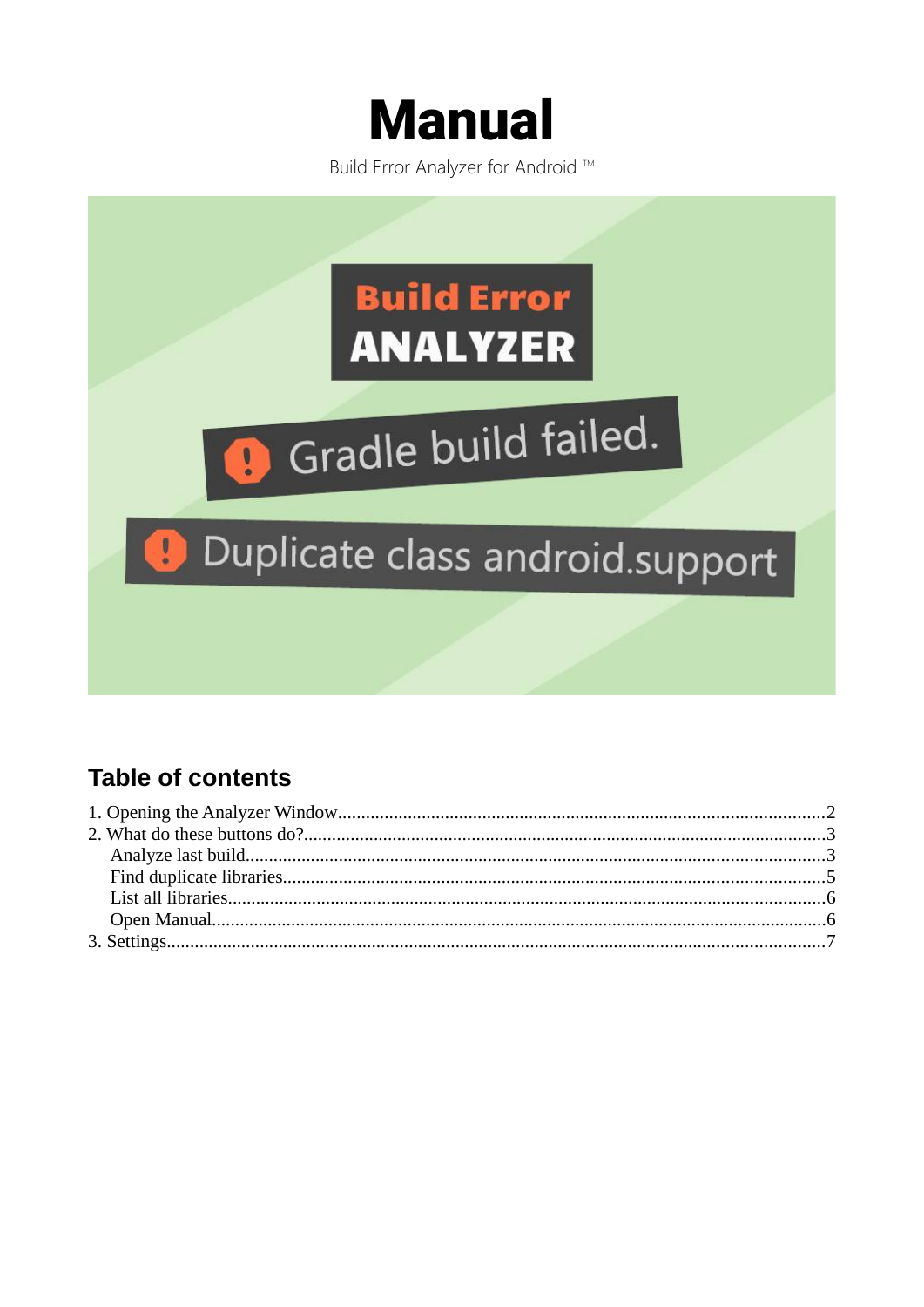# <span id="page-1-0"></span>1. Opening the Analyzer Window

The "Build Error Analyzer" window shows four buttons and an (initially blank) "results" area. There are two ways to open the Build Error Analyzer Window.

The first is to open it via the main menu: **Window > Build Error Analyzer for Android**



The second one is the popup which is shown after a failed build. (This can be disabled in the settings. It is enabled by default.)

|                                  | Some analyzable errors have been found. |      |
|----------------------------------|-----------------------------------------|------|
| Do you want to analyze them now? |                                         |      |
|                                  |                                         |      |
|                                  |                                         |      |
|                                  |                                         |      |
|                                  | Yes (analyze now)                       | Skip |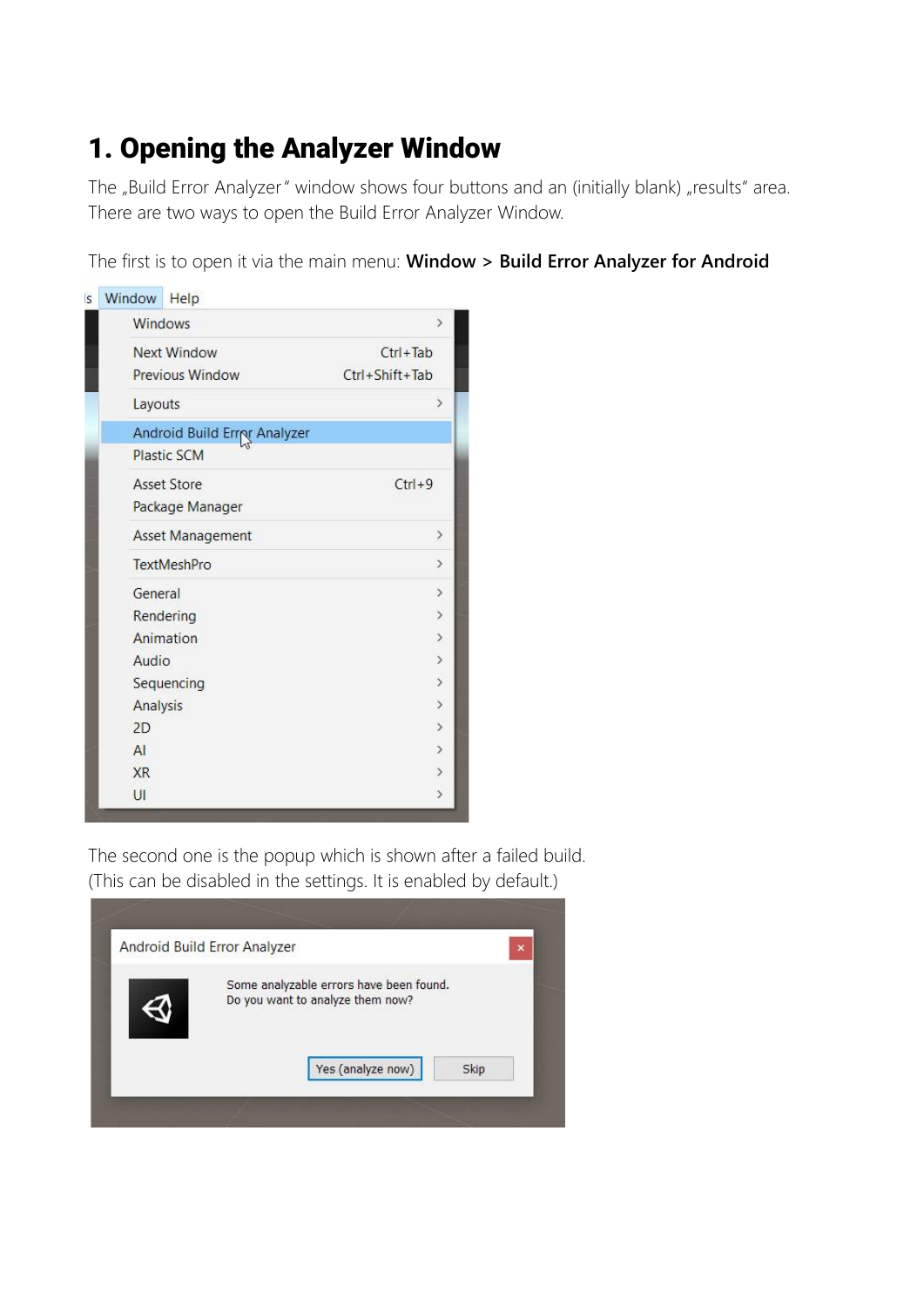## <span id="page-2-1"></span>2. What do these buttons do?

The window shows four buttons to start different analysis.

#### <span id="page-2-0"></span>**Analyze last build**

This button triggers the detailed analysis. It will take 10 to 60 seconds to do it all. It will search the whole project, packages and gradle templates for errors.



To give you details on the missing or duplicate libraries the analyzer requires some information from the last build. These files are usually temporary (deleted if Unity is closed). To get the best results you should do the analysis immediately after a build has failed.

A warning will be displayed if the last build data was not found.

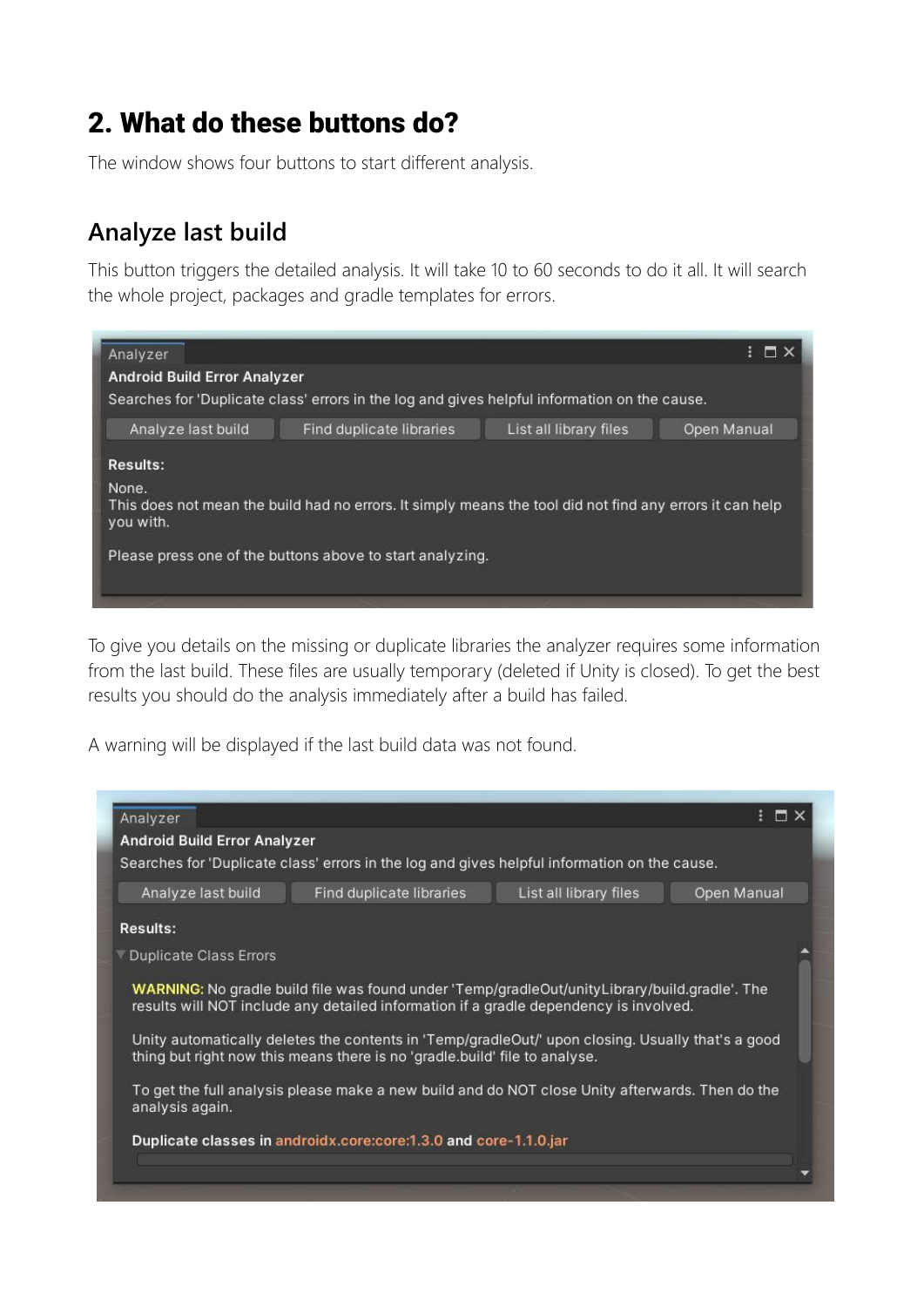The results will give you an overview of why a certain library was included in the build and which other library it is in conflict with.

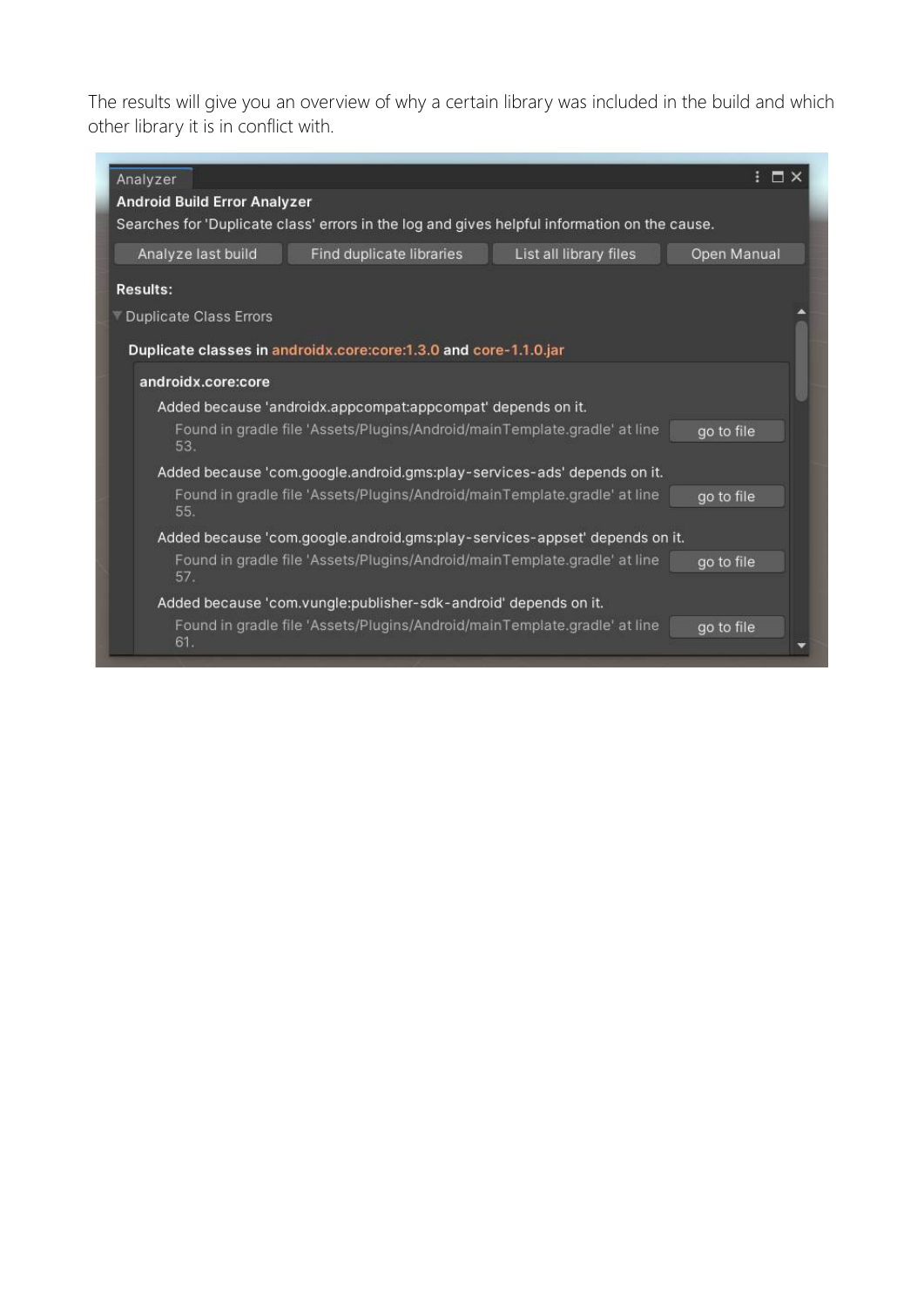### <span id="page-4-0"></span>**Find duplicate libraries**

This button triggers a search for library files (.jar, .aar, .androidlib) in your project. It then compares the found libraries and displays a list of libs which have similar names (i.e. they are likely to cause conflicts).

Notice: the results are not guaranteed to cause errors. They are just a guess by the analyzer.

| Analyzer                            |                                                                                                                                                           |                        |             |
|-------------------------------------|-----------------------------------------------------------------------------------------------------------------------------------------------------------|------------------------|-------------|
| <b>Android Build Error Analyzer</b> |                                                                                                                                                           |                        |             |
|                                     | Searches for 'Duplicate class' errors in the log and gives helpful information on the cause.                                                              |                        |             |
| Analyze last build                  | Find duplicate libraries                                                                                                                                  | List all library files | Open Manual |
| <b>Results:</b>                     |                                                                                                                                                           |                        |             |
| Duplicate Libraries                 |                                                                                                                                                           |                        |             |
|                                     | NOTICE: The listed libraries are not necessarily in conflict. They are merely similar in name. You<br>should investiage and decide if a change is needed. |                        |             |
| gson-2.8.6 may have duplicates.     |                                                                                                                                                           |                        |             |
| gson-2.8.6.jar                      |                                                                                                                                                           |                        |             |
|                                     | Found in 'Assets/Vungle/Plugins/Android/gson-2.8.6.jar'                                                                                                   |                        | go to lib   |
| gson - 2.8.0.jar                    |                                                                                                                                                           |                        |             |
|                                     | Found in 'Packages/foobar@1.0.1/Plugins/Android/gson - 2.8.0.jar'                                                                                         |                        | go to lib   |
|                                     |                                                                                                                                                           |                        |             |
|                                     |                                                                                                                                                           |                        |             |
|                                     |                                                                                                                                                           |                        |             |
|                                     |                                                                                                                                                           |                        |             |
|                                     |                                                                                                                                                           |                        |             |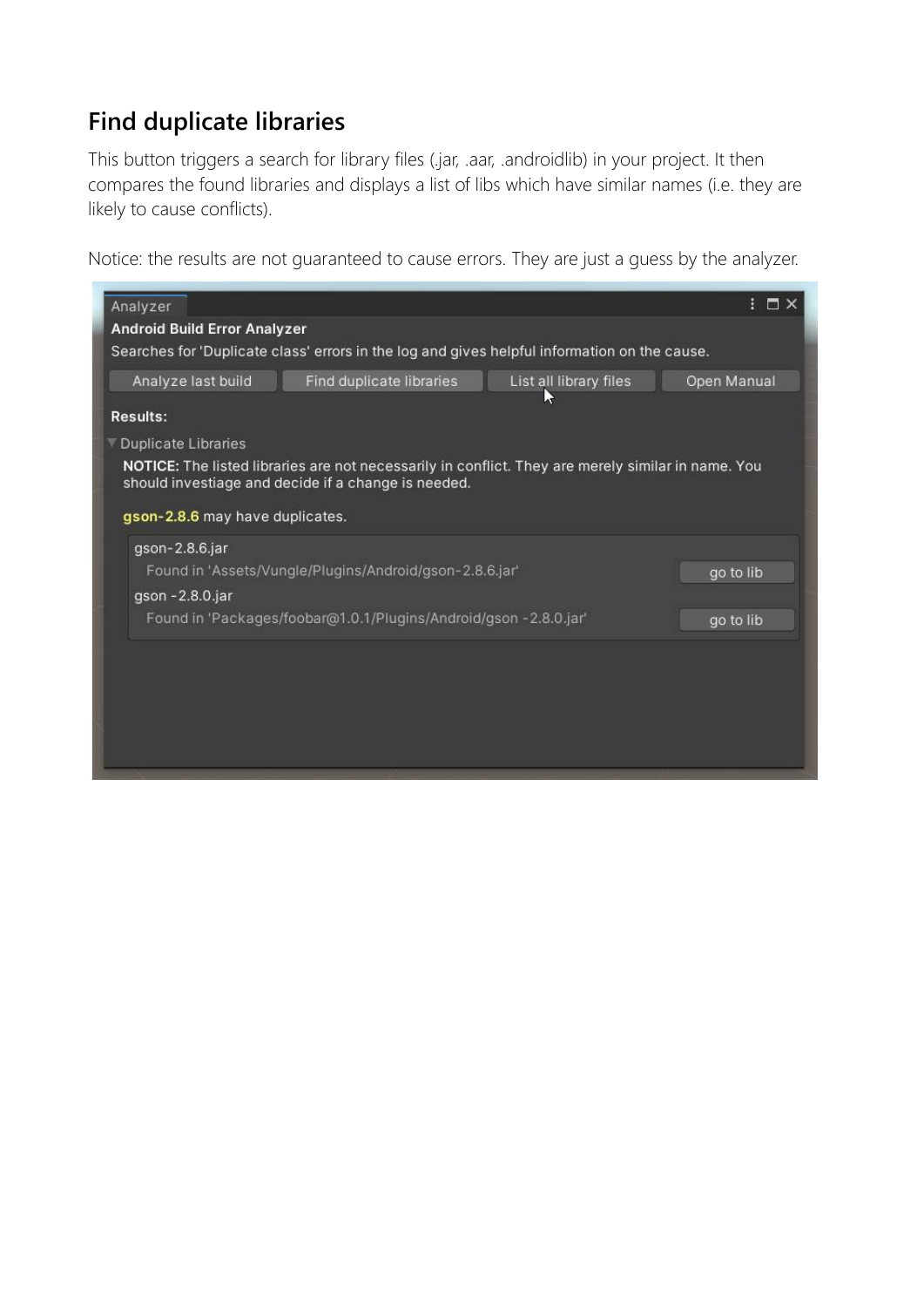### <span id="page-5-1"></span>**List all libraries**

This button starts a search for all library files (.jar, .aar, .androidlib) in your project. The results are then listed in alphabetical order. It is useful to get a quick overview of which libraries exist within the project.

| Analyzer<br><b>Android Build Error Analyzer</b>             |                                                                                              |                        | $: \blacksquare \times$ |
|-------------------------------------------------------------|----------------------------------------------------------------------------------------------|------------------------|-------------------------|
|                                                             | Searches for 'Duplicate class' errors in the log and gives helpful information on the cause. |                        |                         |
| Analyze last build                                          | Find duplicate libraries                                                                     | List all library files | Open Manual             |
| <b>Results:</b>                                             |                                                                                              |                        |                         |
| Libraries                                                   |                                                                                              |                        |                         |
| android-bridge.jar                                          |                                                                                              |                        |                         |
| Found in<br>core-1.1.0.jar                                  | 'Assets/IronSource/Plugins/Android/IronSource.plugin/libs/android-bridge.jar'                |                        | go to lib               |
|                                                             | Found in 'Assets/Vungle/Plugins/Android/core-1.1.0.jar'                                      |                        | go to lib               |
| GoogleMobileAdsPlugin.androidlib                            |                                                                                              |                        |                         |
|                                                             | Found in 'Assets/Plugins/Android/GoogleMobileAdsPlugin.androidlib'                           |                        | go to lib               |
| googlemobileads-unity.aar                                   |                                                                                              |                        |                         |
| Found in 'Assets/Plugins/Android/googlemobileads-unity.aar' |                                                                                              |                        | go to lib               |
| gson - 2.8.0.jar                                            |                                                                                              |                        |                         |
|                                                             | Found in 'Packages/foobar@1.0.1/Plugins/Android/gson -2.8.0.jar'                             |                        | go to lib               |
| gson-2.8.6.jar                                              |                                                                                              |                        |                         |
|                                                             | Found in 'Assets/Vungle/Plugins/Android/gson-2.8.6.jar'                                      |                        | go to lib               |
| json-simple-1.1.1.jar                                       |                                                                                              |                        |                         |
|                                                             | Found in 'Assets/Vungle/Plugins/Android/json-simple-1.1.1.jar'                               |                        | go to lib               |
| localbroadcastmanager-1.0.0.jar                             |                                                                                              |                        |                         |
|                                                             | Found in 'Assets/Vungle/Plugins/Android/localbroadcastmanager-1.0.0.jar'                     |                        | go to lib               |
| okhttp-3.14.9.jar                                           |                                                                                              |                        |                         |
|                                                             | Found in 'Assets/Vungle/Plugins/Android/okhttp-3.14.9.jar'                                   |                        | go to lib               |
| okio-1.17.3.jar                                             |                                                                                              |                        |                         |
|                                                             | Found in 'Assets/Vungle/Plugins/Android/okio-1.17.3.jar'                                     |                        | go to lib               |
| Unity Ads.aar<br>Found in                                   | 'Library/PackageCache/com.unity.ads@3.7.5/Plugins/Android/UnityAds.aar'                      |                        | go to lib               |

## <span id="page-5-0"></span>**Open Manual**

Opens this manual (surprise).